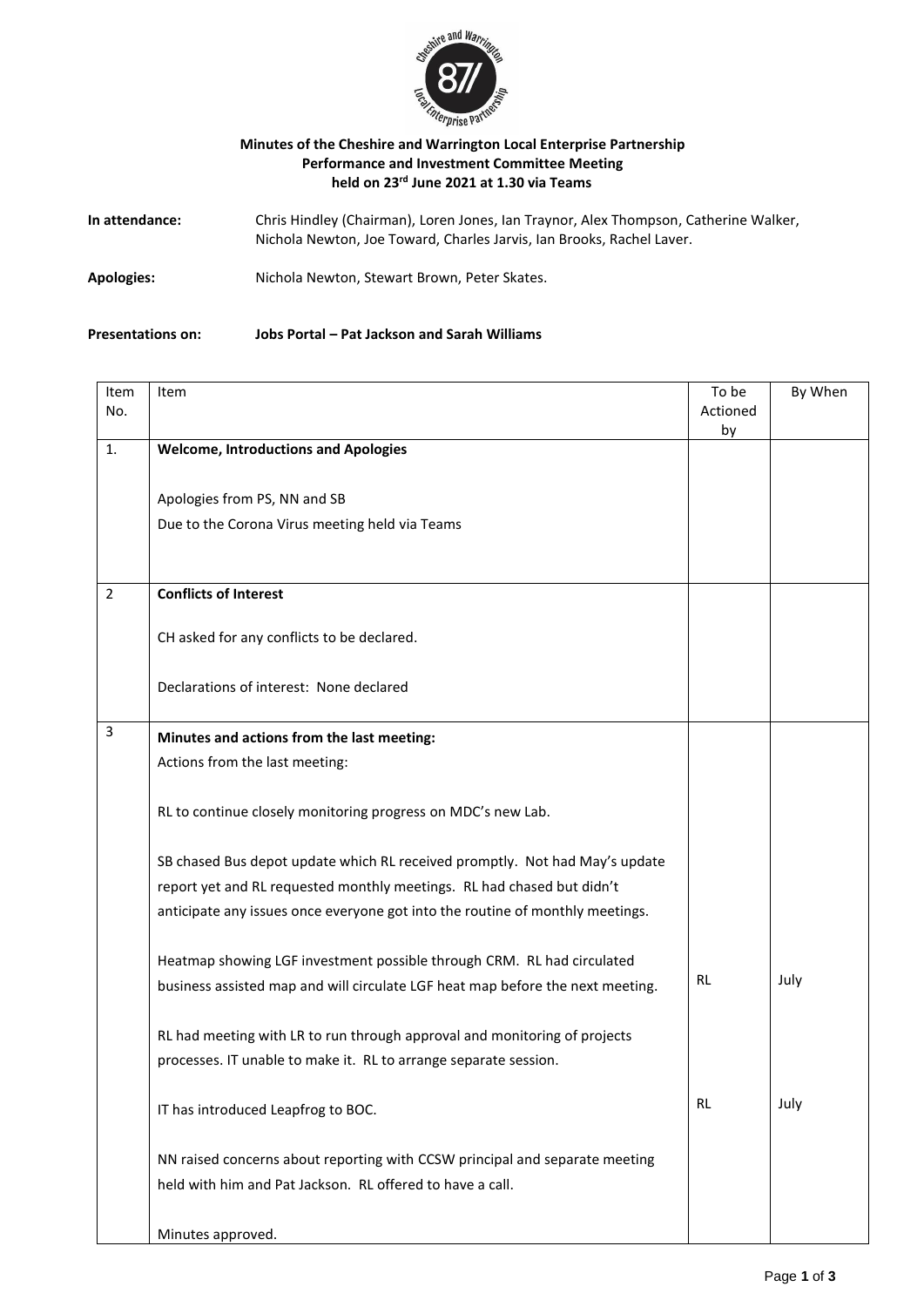| $\overline{4}$ | <b>Jobs Portal Update</b>                                                                                                                                                                                                                                                                                         |  |
|----------------|-------------------------------------------------------------------------------------------------------------------------------------------------------------------------------------------------------------------------------------------------------------------------------------------------------------------|--|
|                | LJ and IT had spent time with SW reviewing the jobs portal. LJ felt the jobs portal<br>didn't replicate jobs offer on other sites and that's it's intended purpose is<br>different. It currently shows up quite far down the search results so need to look<br>at how this can be improved to help increase use.  |  |
|                | IT still concerned about repetition with other sites. Benefit though is that this is a<br>single site to go to for information about jobs and apprenticeships. Some figures<br>still low so would like to wait until July to be convinced of the value of the site.<br>Clearer what the value of the site is now. |  |
|                | SW explained there were now sector specific pages. Alderley Park helped shape<br>Life Science information. Improved front page of the website.                                                                                                                                                                    |  |
|                | Companies asking directly to advertise. PJ to find out if those roles had now been<br>filled.                                                                                                                                                                                                                     |  |
|                | Chamber of Commerce has asked if Kickstart opportunities can go on.                                                                                                                                                                                                                                               |  |
|                | More sectors to be added.                                                                                                                                                                                                                                                                                         |  |
|                | Apprenticeship page is new. As a result of Facebook campaign 1800 visitors.                                                                                                                                                                                                                                       |  |
|                | Examples of Kickstart opportunities added. (For 16-24 yr. olds)                                                                                                                                                                                                                                                   |  |
|                | Committee agreed that the improvements look good. Need to look at the value of<br>the data, the costs and time for running the site and its sustainability beyond<br>March 22.                                                                                                                                    |  |
|                | Regarding revenue costs, SW is currently the editor. Looking to give others editor<br>rights to share workload.                                                                                                                                                                                                   |  |
|                | It is expected that there will be an increase in unemployment as the furlough<br>scheme ends. Looking at whether DWP will could fund post March 22.                                                                                                                                                               |  |
|                | PJ stated how useful the data was and how real time data was being able to be<br>reported back into colleges rather than historical data.                                                                                                                                                                         |  |
|                | Working group looking at other improvement which can be made to the portal.                                                                                                                                                                                                                                       |  |
|                | PJ to provide a further update at the end of July.                                                                                                                                                                                                                                                                |  |
|                | Portal could potentially be transferred to another body if shown to be sustainable.                                                                                                                                                                                                                               |  |
| 5              | <b>Programme Update</b><br>RL ran through the latest outputs. She explained that that with schools engaged<br>and students benefitting, some may be counted twice, in other words some<br>schools and students are accessing more than one project. IT asked if the "schools                                      |  |